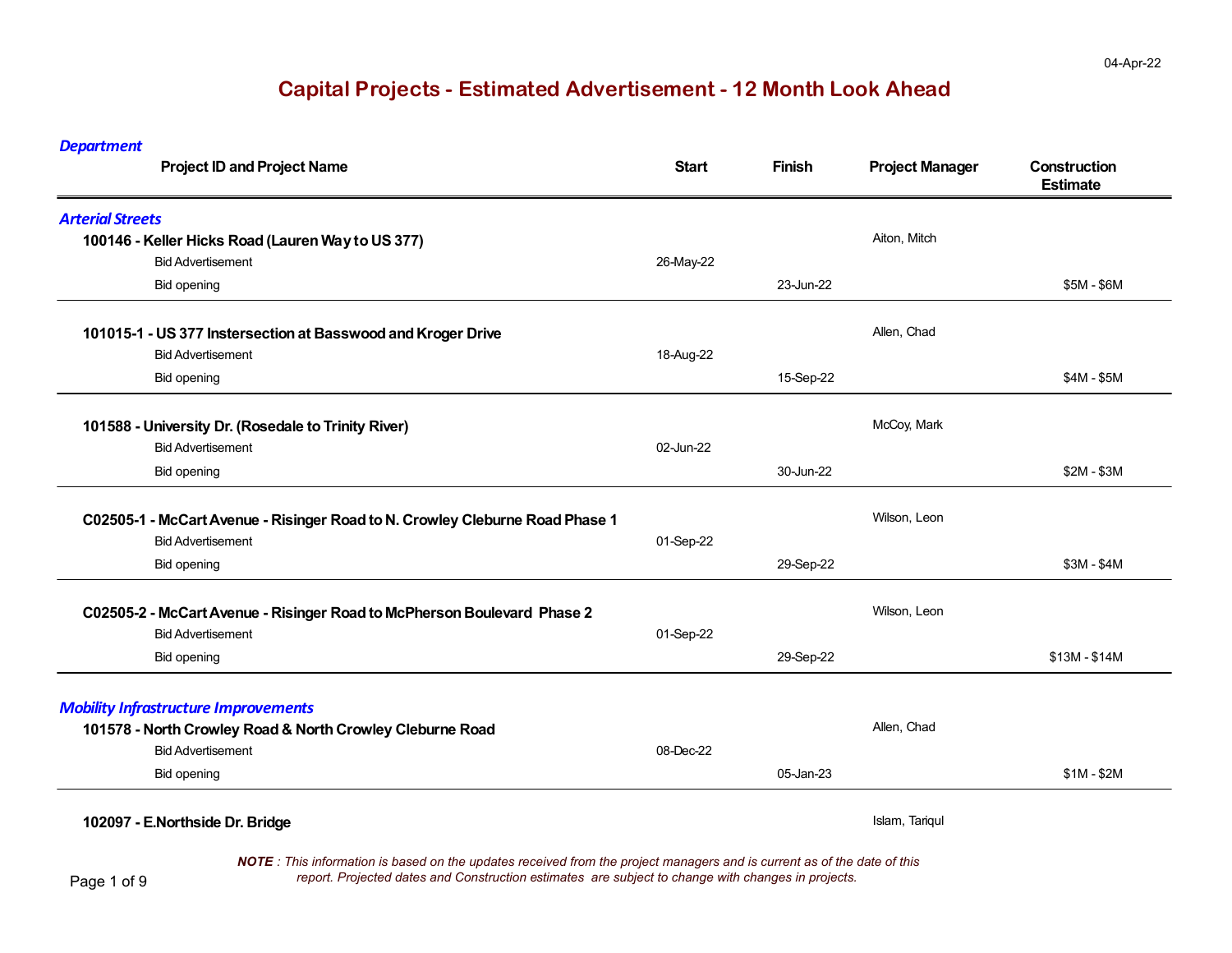*Department*

| <b>Project ID and Project Name</b>                      | <b>Start</b> | <b>Finish</b> | <b>Project Manager</b> | Construction<br><b>Estimate</b> |
|---------------------------------------------------------|--------------|---------------|------------------------|---------------------------------|
| <b>Bid Advertisement</b>                                | 08-Dec-22    |               |                        |                                 |
| <b>Bid opening</b>                                      |              | 05-Jan-23     |                        | $$1M - $2M$                     |
| <b>Stormwater</b>                                       |              |               |                        |                                 |
| 102975 - Greenfield Acres Drainage PH4                  |              |               | Wellbaum, Michael      |                                 |
| <b>Bid Advertisement</b>                                | 30-Jun-22    |               |                        |                                 |
| <b>Bid opening</b>                                      |              | 28-Jul-22     |                        | $$4M - $5M$                     |
| 103054 - Alemeda HROM SD                                |              |               | Wellbaum, Michael      |                                 |
| <b>Bid Advertisement</b>                                | 23-Jun-22    |               |                        |                                 |
| <b>Bid opening</b>                                      |              | 21-Jul-22     |                        | \$3M - \$4M                     |
| 103056 - 7th Street at Burnet Storm Drain Rehab Project |              |               | Bennett, Mike          |                                 |
| <b>Bid Advertisement</b>                                | 05-May-22    |               |                        |                                 |
| <b>Bid opening</b>                                      |              | 02-Jun-22     |                        | $$1M - $2M$                     |
| 103059 5th Street at Carroll to RR SDR                  |              |               | Crenshaw, Mike         |                                 |
| <b>Bid Advertisement</b>                                | 23-Feb-23    |               |                        |                                 |
| <b>Bid opening</b>                                      |              | 23-Mar-23     |                        | $$1M - $2M$                     |
| 103260 - 5th St Greenleaf Sump                          |              |               | Bennett, Mike          |                                 |
| <b>Bid Advertisement</b>                                | 15-Dec-22    |               |                        |                                 |
| <b>Bid opening</b>                                      |              | 19-Jan-23     |                        | $<$ \$500K                      |
| 103261 - FWCC Bazaar Outfall                            |              |               | Bennett, Mike          |                                 |
| <b>Bid Advertisement</b>                                | 22-Dec-22    |               |                        |                                 |
| <b>Bid opening</b>                                      |              | 26-Jan-23     |                        | $<$ \$500K                      |

*NOTE : This information is based on the updates received from the project managers and is current as of the date of this report. Projected dates and Construction estimates are subject to change with changes in projects.*

Page 2 of 9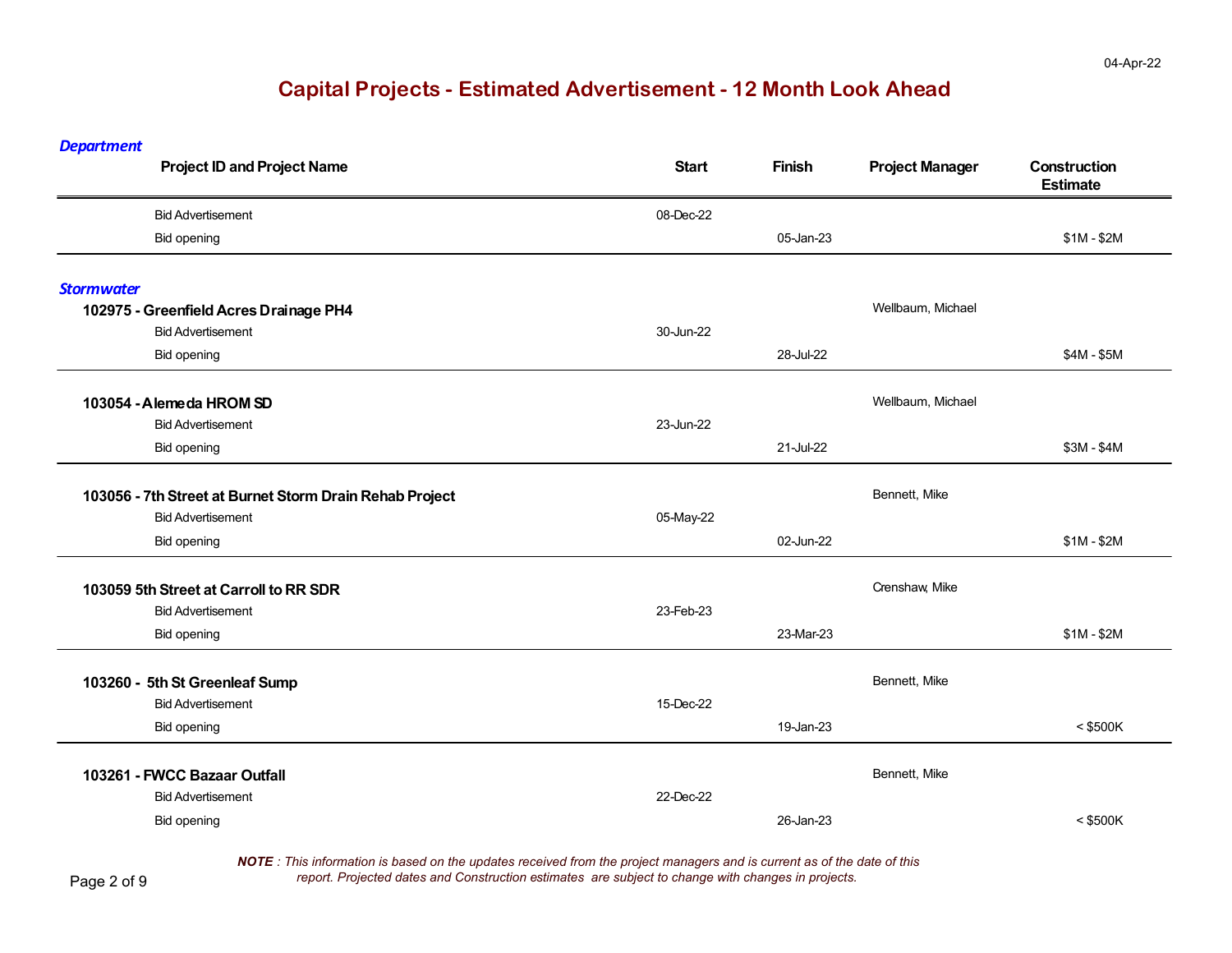| <b>Department</b><br><b>Project ID and Project Name</b> | <b>Start</b> | <b>Finish</b> | <b>Project Manager</b> | Construction<br><b>Estimate</b> |
|---------------------------------------------------------|--------------|---------------|------------------------|---------------------------------|
| 103262 - FWCC Main St Outfall & 8th St                  |              |               | Bennett, Mike          |                                 |
| <b>Bid Advertisement</b>                                | 27-Oct-22    |               |                        |                                 |
| Bid opening                                             |              | 24-Nov-22     |                        | $<$ \$500K                      |
| 103264 - FWCC Viola                                     |              |               | Bennett, Mike          |                                 |
| <b>Bid Advertisement</b>                                | 22-Dec-22    |               |                        |                                 |
| <b>Bid opening</b>                                      |              | 26-Jan-23     |                        | $<$ \$500K                      |
| 103396 - Comanche Trail HROM                            |              |               | Bennett, Mike          |                                 |
| <b>Bid Advertisement</b>                                | 13-Oct-22    |               |                        |                                 |
| <b>Bid opening</b>                                      |              | 10-Nov-22     |                        | $$3M - $4M$                     |
| 103398 - HROM S Cravens Rd Culvert Improvements         |              |               | Bennett, Mike          |                                 |
| <b>Bid Advertisement</b>                                | 19-Jan-23    |               |                        |                                 |
| Bid opening                                             |              | 16-Feb-23     |                        | $$3M - $4M$                     |
| <b>Neighborhood Streets</b>                             |              |               |                        |                                 |
| 102918 - 2022 Bond Year 1 Contract 1                    |              |               | Orozco, Jose           |                                 |
| <b>Bid Advertisement</b>                                | 23-Jun-22    |               |                        |                                 |
| Bid opening                                             |              | 21-Jul-22     |                        | \$5M - \$6M                     |
| 102927-2022 Bond Year 1 Contract 2                      |              |               | Robbins, Gregory       |                                 |
| <b>Bid Advertisement</b>                                | 07-Jul-22    |               |                        |                                 |
| <b>Bid opening</b>                                      |              | 04-Aug-22     |                        | $$4M - $5M$                     |
| 102930 - 2022 Bond Year 1 Contract 4                    |              |               | Robbins, Gregory       |                                 |

*NOTE : This information is based on the updates received from the project managers and is current as of the date of this report. Projected dates and Construction estimates are subject to change with changes in projects.*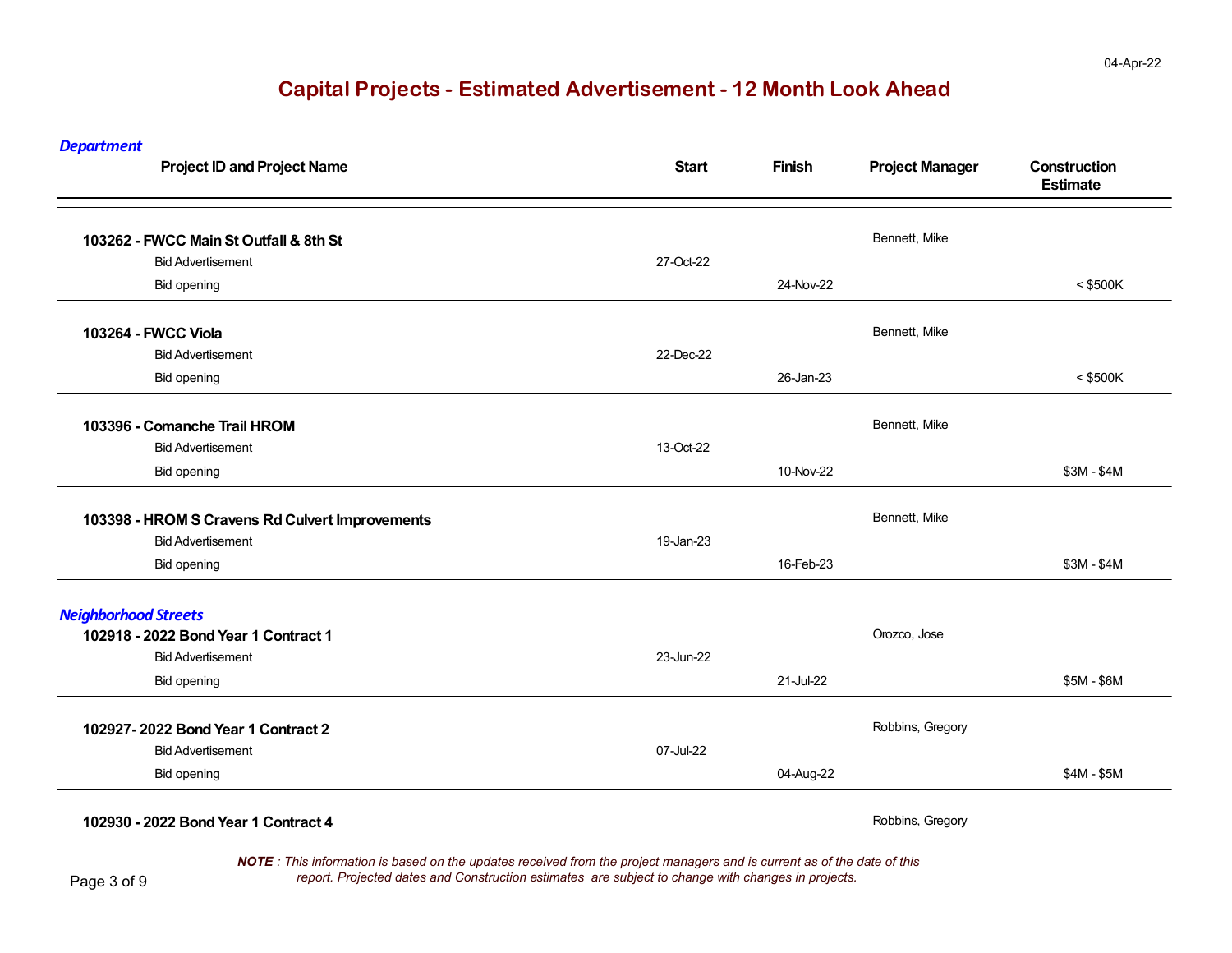*Department*

| <b>Project ID and Project Name</b>                        |                                                                             | <b>Start</b> | <b>Finish</b> | <b>Project Manager</b> | Construction<br><b>Estimate</b> |
|-----------------------------------------------------------|-----------------------------------------------------------------------------|--------------|---------------|------------------------|---------------------------------|
| <b>Bid Advertisement</b>                                  |                                                                             | 28-Jul-22    |               |                        |                                 |
| Bid opening                                               |                                                                             |              | 25-Aug-22     |                        | \$5M - \$6M                     |
| 102931-2022 Bond Year 1, Contract 5                       |                                                                             |              |               | Robbins, Gregory       |                                 |
| <b>Bid Advertisement</b>                                  |                                                                             | 11-Aug-22    |               |                        |                                 |
| <b>Bid opening</b>                                        |                                                                             |              | 08-Sep-22     |                        | $$4M - $5M$                     |
| 102976 - 2022 Bond Year 1 Contract 3                      |                                                                             |              |               | Orozco, Jose           |                                 |
| <b>Bid Advertisement</b>                                  |                                                                             | 23-Jun-22    |               |                        |                                 |
| <b>Bid opening</b>                                        |                                                                             |              | 21-Jul-22     |                        | <b>TBD</b>                      |
| 102980 - 2022 Bond Year 1 Contract 6                      |                                                                             |              |               | Robbins, Gregory       |                                 |
| <b>Bid Advertisement</b>                                  |                                                                             | 14-Jul-22    |               |                        |                                 |
| <b>Bid opening</b>                                        |                                                                             |              | 11-Aug-22     |                        | \$7M - \$8M                     |
| <b>Water and Sewer Regional and Collaborative Project</b> |                                                                             |              |               |                        |                                 |
|                                                           | C00969-10 - Trinity River Vision Water and Wastewater Relocations - Part 10 |              |               | Conlon, Liam           |                                 |
| <b>Bid Advertisement</b>                                  | Part 10                                                                     | 13-Oct-22    |               |                        |                                 |
| <b>Bid opening</b>                                        | Part 10                                                                     |              | 10-Nov-22     |                        |                                 |
| <b>Lake Worth Infrastructure</b>                          |                                                                             |              |               |                        |                                 |
|                                                           | 100962-2 - Lake Worth Water and Sanitary Sewer Improvements - Part 2        |              |               | Norwood, Walter        |                                 |
| <b>Bid Advertisement</b>                                  |                                                                             | 18-Aug-22    |               |                        |                                 |
| <b>Bid opening</b>                                        |                                                                             |              | 15-Sep-22     |                        | <b>TBD</b>                      |

#### *Major Wastewater Collec ƟonMains*

100274-2 - Marine Creek Parallel Sanitary Sewer Interceptor M-35 Phase II - Part 2

*NOTE : This information is based on the updates received from the project managers and is current as of the date of this report. Projected dates and Construction estimates are subject to change with changes in projects.*

Page 4 of 9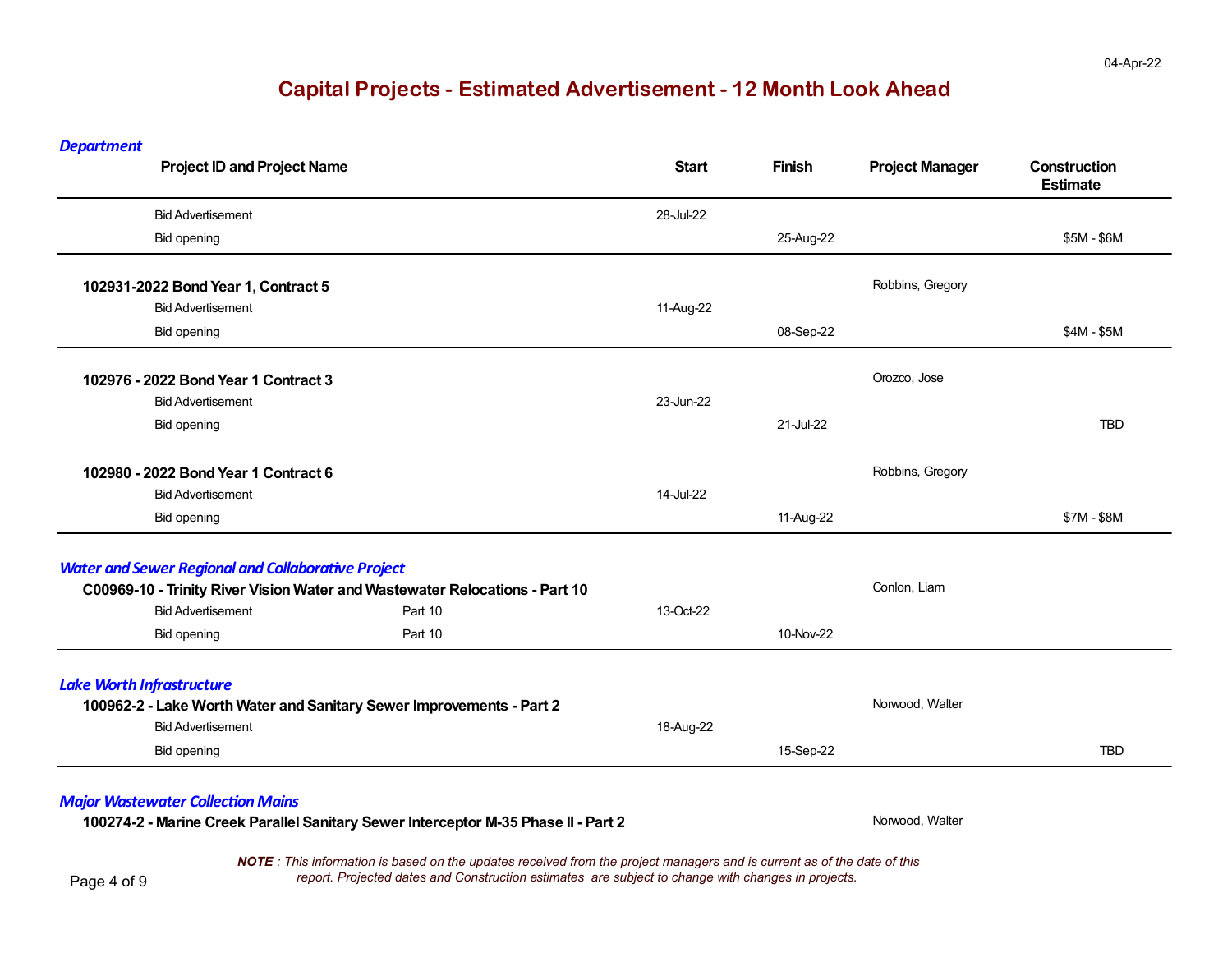*Department*

| <b>Project ID and Project Name</b>                 |                                                                                            | <b>Start</b> | <b>Finish</b> | <b>Project Manager</b> | Construction<br><b>Estimate</b> |
|----------------------------------------------------|--------------------------------------------------------------------------------------------|--------------|---------------|------------------------|---------------------------------|
| <b>Bid Advertisement</b>                           |                                                                                            | 06-Oct-22    |               |                        |                                 |
| Bid opening                                        |                                                                                            |              | 03-Nov-22     |                        | $$2M - $3M$                     |
| 100995-1 - Lake Arlington Force Main - Part 1      |                                                                                            |              |               | Poudyal, Pratima       |                                 |
| <b>Bid Advertisement</b>                           | Part 1                                                                                     | 25-Aug-22    |               |                        |                                 |
| <b>Bid opening</b>                                 | Part 1                                                                                     |              | 22-Sep-22     |                        | \$20M - \$25M                   |
| 100995-2 - Lake Arlington Force Main - Part 2      |                                                                                            |              |               | Poudyal, Pratima       |                                 |
| <b>Bid Advertisement</b>                           | Part 2                                                                                     | 25-Aug-22    |               |                        |                                 |
| <b>Bid opening</b>                                 | Part 2                                                                                     |              | 22-Sep-22     |                        | \$10M - \$15M                   |
| 100997 - M-245 Parallel Relief Pipeline            |                                                                                            |              |               | Conlon, Liam           |                                 |
| <b>Bid Advertisement</b>                           |                                                                                            | 27-Oct-22    |               |                        |                                 |
| <b>Bid opening</b>                                 |                                                                                            |              | 24-Nov-22     |                        | <b>TBD</b>                      |
| 101311-1 - Lake Arlington Gravity Main 3A - Part 1 |                                                                                            |              |               | Poudyal, Pratima       |                                 |
| <b>Bid Advertisement</b>                           | Part 1                                                                                     | 16-Jun-22    |               |                        | $$4M - $5M$                     |
| <b>Bid opening</b>                                 | Part 1                                                                                     |              | 14-Jul-22     |                        | $$4M - $5M$                     |
| 101311-2 - Lake Arlington Gravity Main 3B - Part 2 |                                                                                            |              |               | Poudyal, Pratima       |                                 |
| <b>Bid Advertisement</b>                           | Part 2                                                                                     | 16-Jun-22    |               |                        | \$3M - \$4M                     |
| <b>Bid opening</b>                                 | Part 2                                                                                     |              | 14-Jul-22     |                        | $$3M - $4M$                     |
| Area)                                              | 101339-2 - M-458A Large Diameter Pipe Bursting ICAP Contract 2018 - Part 2 (Western Center |              |               | Taylor, Scott          |                                 |
| <b>Bid Advertisement</b>                           | Part 2                                                                                     | 16-Jun-22    |               |                        | $$2M - $3M$                     |
| Bid opening                                        | Part 2                                                                                     |              | 14-Jul-22     |                        | $$2M - $3M$                     |

*NOTE : This information is based on the updates received from the project managers and is current as of the date of this report. Projected dates and Construction estimates are subject to change with changes in projects.*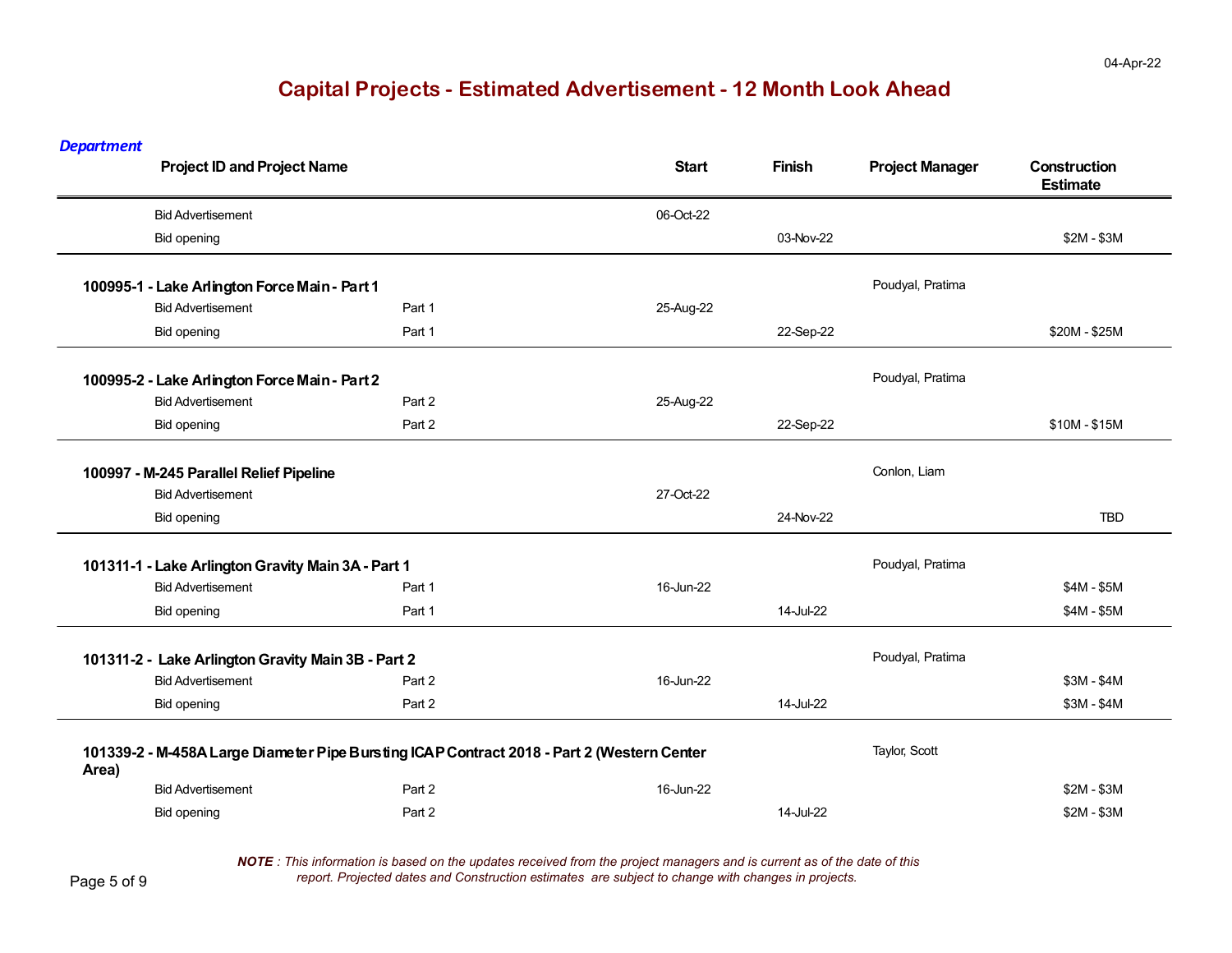| <b>Department</b>    | <b>Project ID and Project Name</b>                          |                                                                                                | <b>Start</b> | <b>Finish</b> | <b>Project Manager</b> | Construction<br><b>Estimate</b> |
|----------------------|-------------------------------------------------------------|------------------------------------------------------------------------------------------------|--------------|---------------|------------------------|---------------------------------|
|                      |                                                             | 103389 - Colonial Area Water and Wastewater Improvements (Clear Fork Basin M-210) - Part 5     |              |               | Conlon, Liam           |                                 |
|                      | <b>Bid opening</b>                                          | Part 5                                                                                         |              | 21-Apr-22     |                        | \$3M - \$4M                     |
|                      |                                                             | C01961-2 - Village Creek Parallel Interceptor M-503-M-244 Improvements (Handley Area) - Part 2 |              |               | Poudyal, Pratima       |                                 |
|                      | <b>Bid Advertisement</b>                                    | Part 2                                                                                         | 30-Jun-22    |               |                        |                                 |
|                      | <b>Bid opening</b>                                          | Part 2                                                                                         |              | 28-Jul-22     |                        | <b>TBD</b>                      |
| C01303)              |                                                             | C02702 - Big Fossil Creek Parallel Relief Sanitary Sewer Main M-402 - Phase 2 (Part 2 of       |              |               | Norwood, Walter        |                                 |
|                      | <b>Bid Advertisement</b>                                    |                                                                                                | 20-Oct-22    |               |                        |                                 |
|                      | <b>Bid opening</b>                                          |                                                                                                |              | 17-Nov-22     |                        | TBD                             |
|                      | <b>Major Water Transmission Mains</b>                       |                                                                                                |              |               |                        |                                 |
|                      | 102071 - Everman Parkway 16-Inch Transmission Main          |                                                                                                |              |               | Taylor, Scott          |                                 |
|                      | <b>Bid Advertisement</b>                                    |                                                                                                | 01-Sep-22    |               |                        |                                 |
|                      | <b>Bid opening</b>                                          |                                                                                                |              | 06-Oct-22     |                        | <b>TBD</b>                      |
|                      |                                                             | C00204-23 - SH121T Water and Sewer Relocation - Part 23 (M-311 Lift Station)                   |              |               | Conlon, Liam           |                                 |
|                      | <b>Bid Advertisement</b>                                    | Part 23                                                                                        | 01-Sep-22    |               |                        |                                 |
|                      | <b>Bid opening</b>                                          | Part 23                                                                                        |              | 13-Oct-22     |                        | <b>TBD</b>                      |
| <b>Lift Stations</b> |                                                             |                                                                                                |              |               |                        |                                 |
|                      | 100996-1 - Lower Clearfork Lift Station and Force Main (LS) |                                                                                                |              |               | Conlon, Liam           |                                 |
|                      | <b>Bid opening</b>                                          | Part 1                                                                                         |              | 21-Apr-22     |                        | \$7M - \$8M                     |
|                      |                                                             |                                                                                                |              |               |                        |                                 |

*NOTE : This information is based on the updates received from the project managers and is current as of the date of this report. Projected dates and Construction estimates are subject to change with changes in projects.*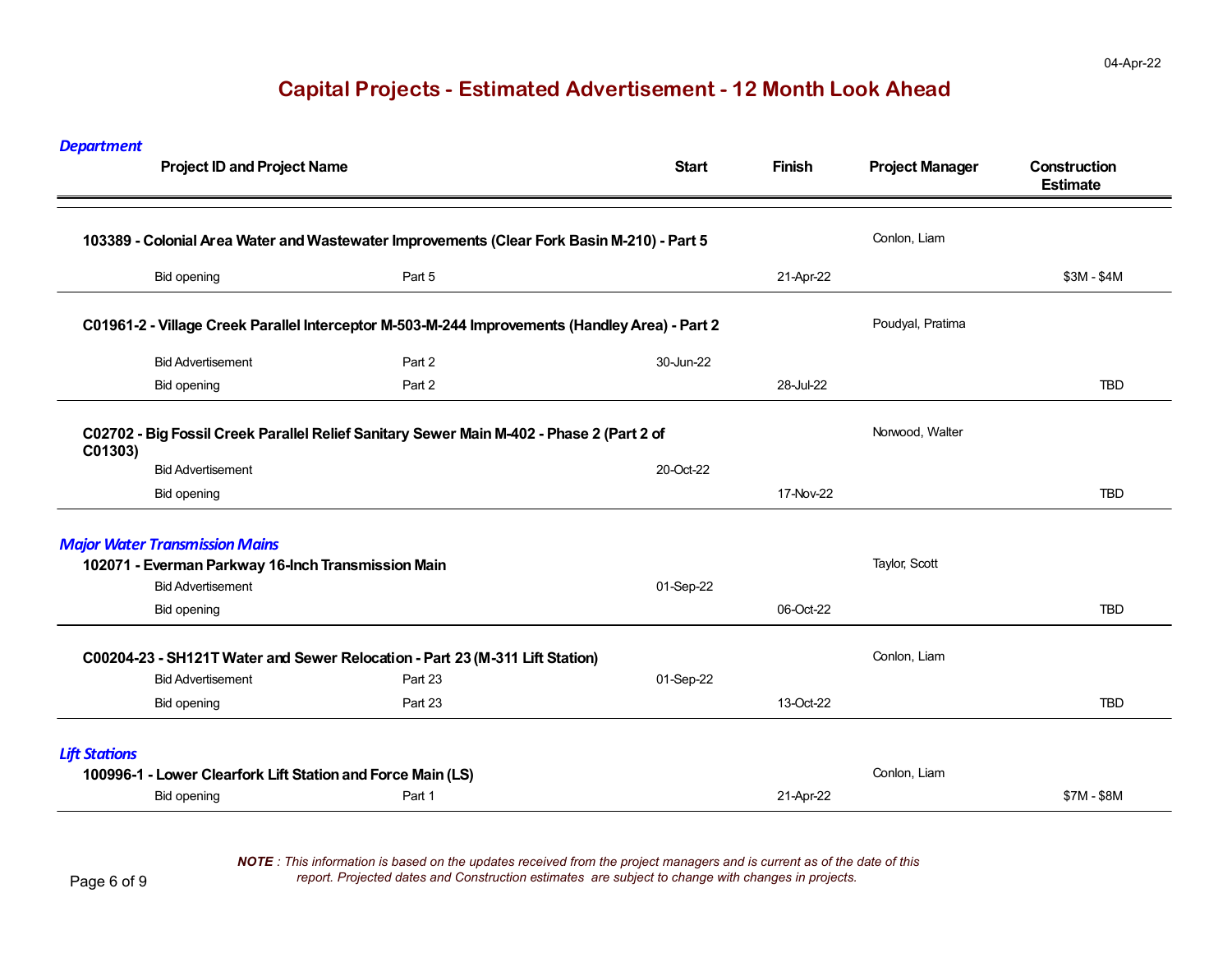*Department* **Project ID and Project Name Start Finish Project Manager Construction Estimate 100996-2 - Lower Clearfork Lift Station and Force Main (FM)** Contact Contact Contact Conlon, Liam Bid Advertisement Part 2 02-Jun-22Bid opening Part 2 30-Jun-22 \$20M - \$25M **Sanitary Sewer Rehab and Replacement Project 100420-1 - Sanitary Sewer Rehab Contract 93 - Part 1** Contract 10 Authorities and the context of the context of the context of the context of the context of the context of the context of the context of the context of the Bid Advertisement Part 1 14-Apr-22 \$1M - \$2M Bid opening Part 1 12-May-22 \$1M - \$2M **100421-2 - Sanitary Sewer Rehab Contract 94 - Part 2** Varughese, Suby Bid Advertisement Part 2 08-Sep-22 Bid opening Part 2 06-Oct-22 **TBD 102651 - Sanitary Sewer Rehab Contract 100** Oropeza, Brenda **Contract 100** Oropeza, Brenda Bid Advertisement 02-Jun-22Bid opening 30-Jun-22 \$3M - \$4M **102713 - Sanitary Sewer Rehab Contract 119** Conlon, Liam Conlon, Liam Conlon, Liam Bid Advertisement 19-Jan-23Bid opening 16-Feb-23 \$1M - \$2M C02382-2 - Sanitary Sewer Rehab Contract 90 - Part 2 **Norwood, Walter** Norwood, Walter Bid Advertisement 02-Feb-23Bid opening and the state of the state of the state of the state of the state of the state of the state of the state of the state of the state of the state of the state of the state of the state of the state of the state o **TBD C02691-1 - Sanitary Sewer Rehab Contract 95 - Part 1** Contract 1 Contomy Contomy Contomy, Liam Bid Advertisement **Part 1** 11-Aug-22 *NOTE : This information is based on the updates received from the project managers and is current as of the date of this*

*report. Projected dates and Construction estimates are subject to change with changes in projects.*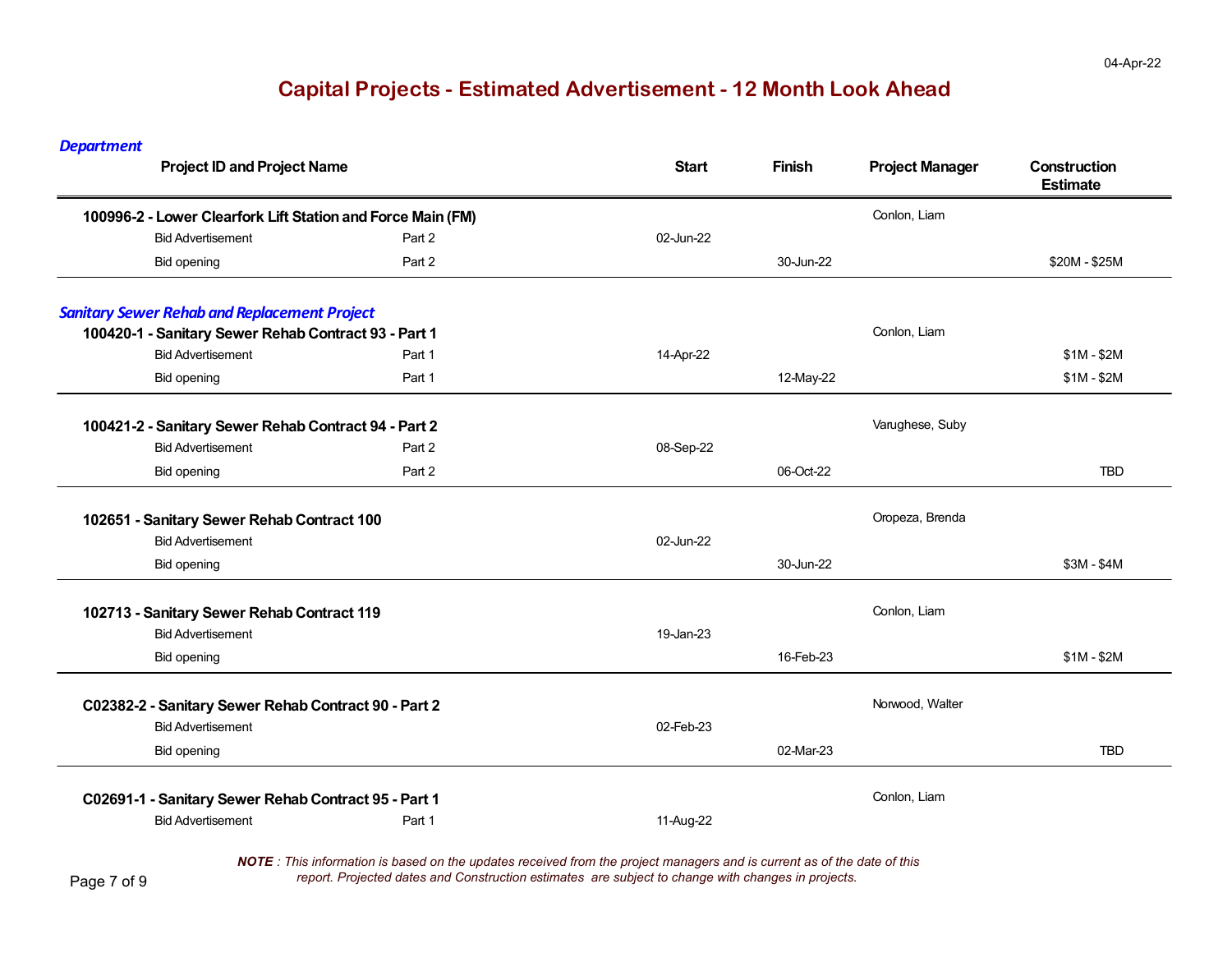*Department*

| <b>Project ID and Project Name</b>                   |        | <b>Start</b> | <b>Finish</b> | <b>Project Manager</b> | Construction<br><b>Estimate</b> |
|------------------------------------------------------|--------|--------------|---------------|------------------------|---------------------------------|
| <b>Bid opening</b>                                   | Part 1 |              | 08-Sep-22     |                        |                                 |
| C02691-2 - Sanitary Sewer Rehab Contract 95 - Part 2 |        |              |               | Conlon, Liam           |                                 |
| <b>Bid Advertisement</b>                             | Part 2 | 11-Aug-22    |               |                        |                                 |
| <b>Bid opening</b>                                   | Part 2 |              | 15-Sep-22     |                        | <b>TBD</b>                      |
| C02692 - Sanitary Sewer Rehab Contract 96            |        |              |               | Conlon, Liam           |                                 |
| <b>Bid Advertisement</b>                             |        | 05-May-22    |               |                        |                                 |
| <b>Bid opening</b>                                   |        |              | 02-Jun-22     |                        | <b>TBD</b>                      |
| C02720 - Sanitary Sewer Rehab Contract 99            |        |              |               | Poudyal, Pratima       |                                 |
| <b>Bid Advertisement</b>                             |        | 02-Jun-22    |               |                        | \$5M - \$6M                     |
| <b>Bid opening</b>                                   |        |              | 30-Jun-22     |                        | \$5M - \$6M                     |
| C02723 - Sanitary Sewer Rehab Contract 103           |        |              |               | Johnson, Dena          |                                 |
| <b>Bid Advertisement</b>                             |        | 28-Jul-22    |               |                        |                                 |
| <b>Bid opening</b>                                   |        |              | 25-Aug-22     |                        | <b>TBD</b>                      |
| C02724 - Sanitary Sewer Rehab Contract 104           |        |              |               | Zakersalehi, Abol      |                                 |
| <b>Bid Advertisement</b>                             |        | 04-Aug-22    |               |                        |                                 |
| <b>Bid opening</b>                                   |        |              | 01-Sep-22     |                        | <b>TBD</b>                      |
| C02725 - Sanitary Sewer Rehab Contract 102           |        |              |               | Zakersalehi, Abol      |                                 |
| <b>Bid Advertisement</b>                             |        | 07-Jul-22    |               |                        |                                 |
| <b>Bid opening</b>                                   |        |              | 04-Aug-22     |                        | <b>TBD</b>                      |

#### *Water and Sewer Rehab andReplacement Project*

*NOTE : This information is based on the updates received from the project managers and is current as of the date of this report. Projected dates and Construction estimates are subject to change with changes in projects.*

Page 8 of 9